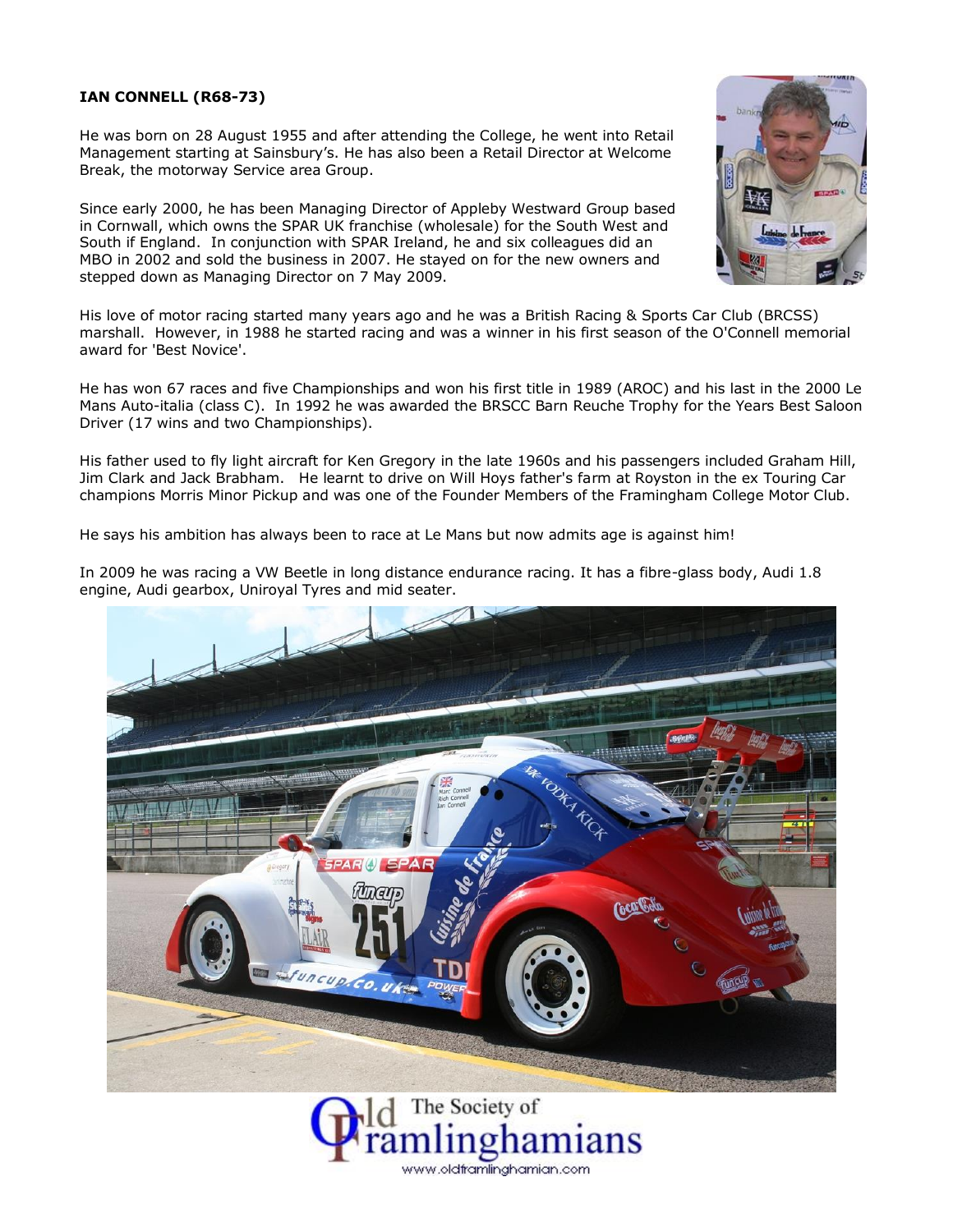The Connell Racing team also comprised his two sons, Richard and Marc. They stopped racing in 2010 but finished on a high getting 2nd place in UK class and 9th overall in the Spa Francorchamps 25 hour race in Belgium out of 160 competitors. They also finished 2nd overall in the Pau 12 hours that year, but that was the only 2 races we did.

Racing is clearly in the blood, as elder son Richard has worked with various F1 teams since University and has been with Mercedes F1 (on the engine division) for a few years. He is currently Head of Test and Validation, while also being Chief Engineer for Formula E, the worldwide electric race series.

Ian and his wife Karen now live in Looe, Cornwall.

You can also see a previous new story on Ian here <http://www.oldframlinghamian.com/article.php?story=20041231173301242>

The following is a Press Release from April 2009, when they won the first race of the season at Rockingham.

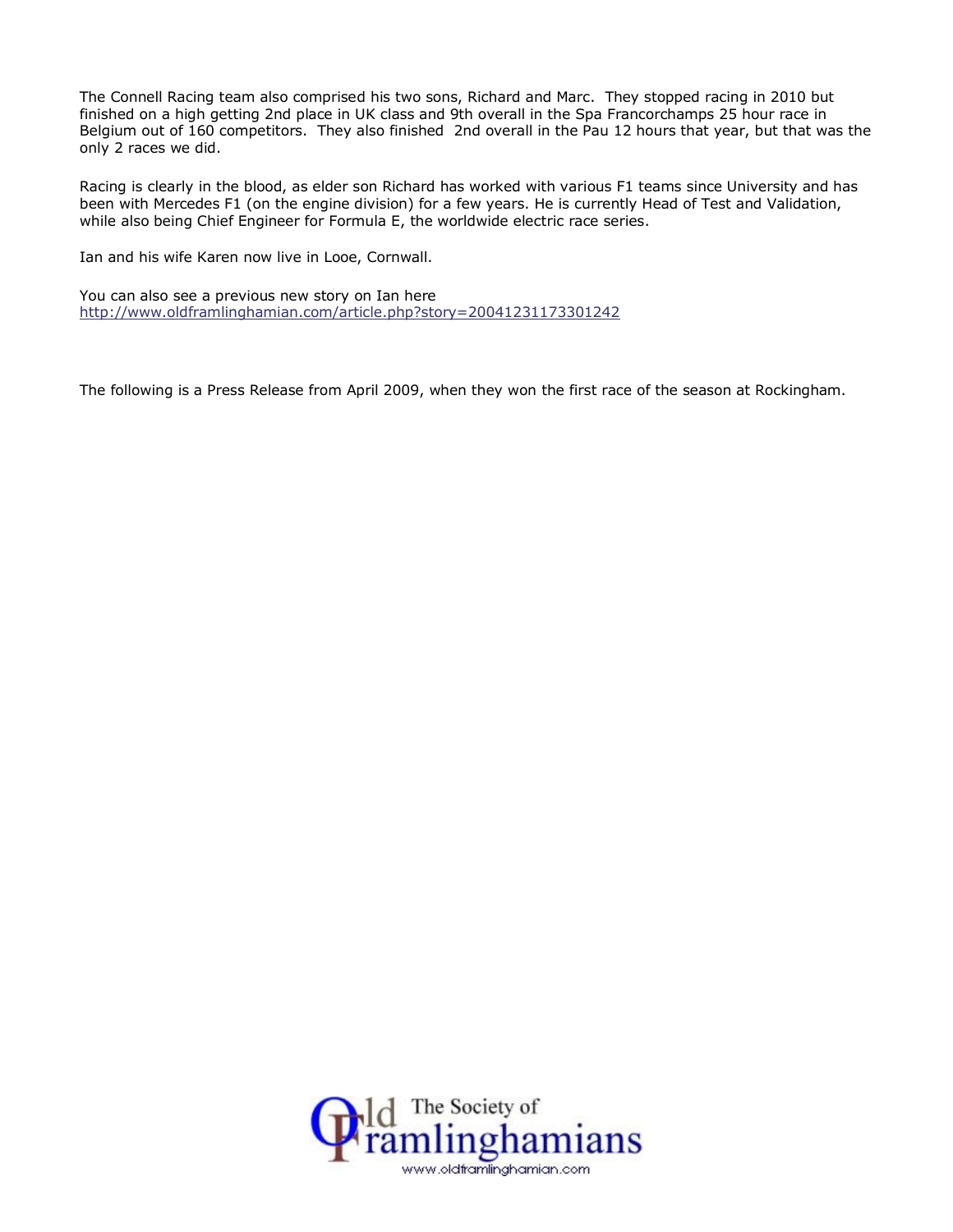





**Newsletter 3 / 2009**

**Rockingham six hours, April 4th 2009**

**Looe based race driver, Ian Connell led the Cuisine de France / SPAR team to a dominant victory in the first ever diesel engined race of the Fun Cup UK series at the Rockingham Motor Speedway six hour race on Saturday in their new TDI diesel Fun Cup car run by Solutions Racing**

**The team qualified fourth, but drew a lowly 25th on the 27-car grid!**

**Ian, who is managing Director of Saltash based SPAR wholesaler, Appleby Westward, started the race and had a great start coming by on lap one in a 11th place. Marc tool over for hour two and moved the car into 3 rd, while Richard running hour three, took the lead in his stint, when JPR spun off briefly.**

**Thereafter it was just a case of keep up a quick but steady place to hold the gap to Team RAM in second place. However, the car felt so smooth to drive that by the end of the six hours the Connell racing team had actually extended the lead to over a lap, when Richard took the chequered flag.**



**This was our first race victory since Croft in 2007 and the first ever-Fun Cup victory for Solutions Racing and the first ever race win for a Fun Cup diesel TDI car.**